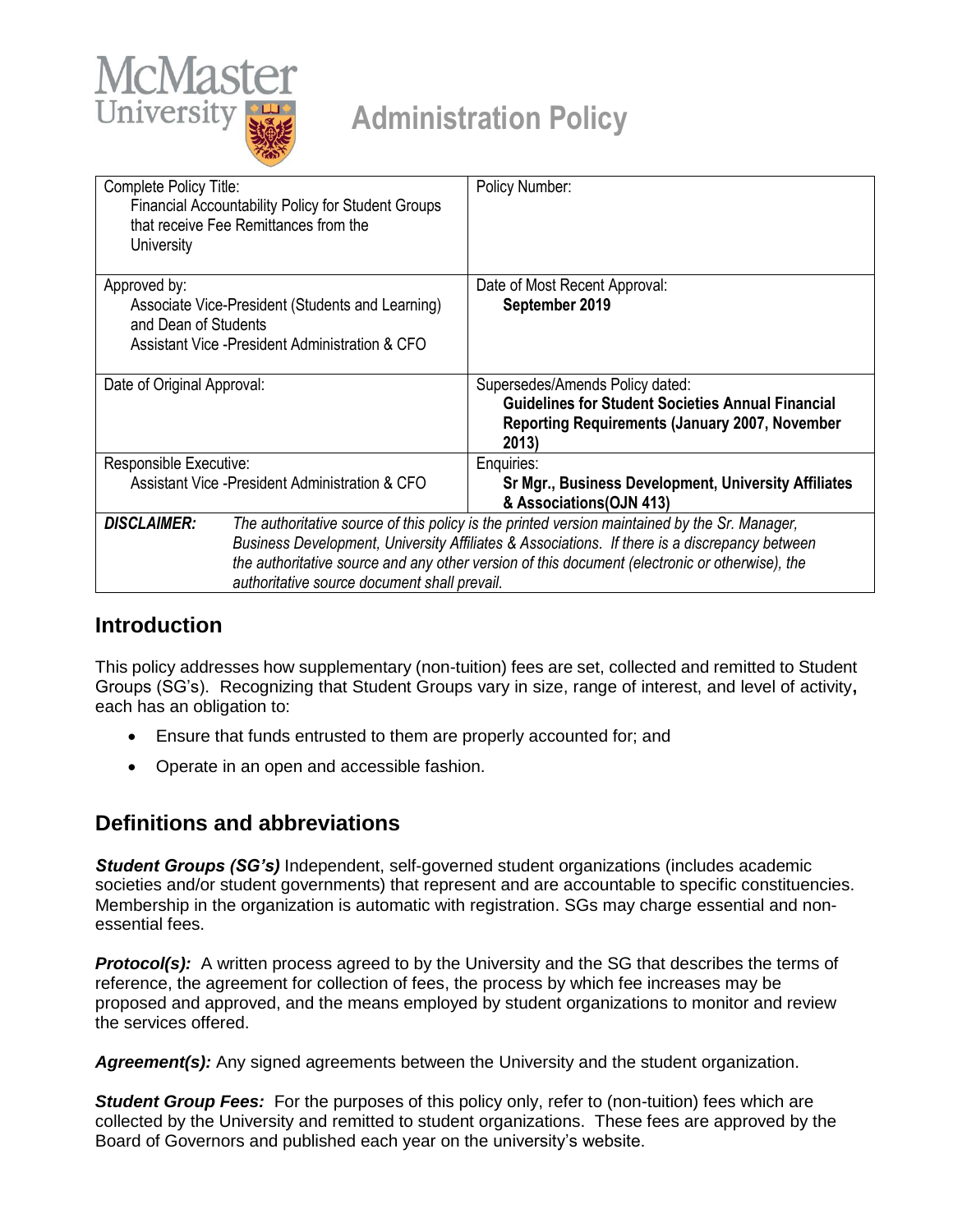**Independent Public Accountant:** is defined by the [Province of Ontario](http://www.e-laws.gov.on.ca/html/statutes/english/elaws_statutes_04p08_e.htm) as a person who is licensed as an accountant in Ontario providing an Audit or Review Engagement where the accountant operates independently from the organization being audited or reviewed.

*Review Engagement:* A Review Engagement is a report prepared by a Public Accountant that assesses the plausibility of the information it has received from the organization being reviewed. The Accountant determines the plausibility of the information by asking questions, performing analyses, and discussing the information with the organization. When the Accountant is satisfied that the financial statements are plausible, he/she will issue a Review Engagement Report with the financial statements.

*Audited Financial Statements:* Audited Financial Statements undergo the same process as a Review Engagement, but the Accountant will also perform other procedures and will obtain an understanding of the organization's internal controls. An audit is a more involved process and allows the Accountant to provide a much higher level of assurance that the financial statements are presented in accordance with Generally Accepted Accounting Principles (GAAP).

Assets: Assets are either current or fixed (non-current). Current assets are comprised of the cash in the organization's bank account, any financial investment (like a Canada Savings Bond or a shortterm investment), accounts receivable and inventory. Fixed (non-current) assets are expected to keep providing benefit for more than one year; televisions, computers and furniture are examples of fixed assets.

*Compulsory Fees:* Compulsory fees may be charged for essential services as described in section 6.A.3 of the MTCU Tuition Fee Framework and Ancillary Fee Guideline for Publically-Assisted Universities 2019-20 and 2020-21. Compulsory fees proposed by the SG must be approved by the University's Board of Governors.

**Optional Fees:** Optional fees may be charged for non-essential services that do not fit within section 6.A.3 of the MTCU Tuition Fee Framework and Ancillary Fee Guideline for Publically-Assisted Universities 2019-20 and 2020-21. These fees are also approved by the University's Board of Governors.

*Financial Report(s):* The scope of financial reports varies based on organizational size. For student organizations with expenditures or assets:

*\$400,000+ per accounting year:* financial reports mean the production of fiscal year-end financial statements provided by the Student Organization, and audited by an Independent Public Accountant, appointed for this purpose.

**\$100,000 - \$400,000 per accounting year:** financial reports mean the production of fiscal year-end financial statements provided by the Student Organization. The Student organization will also engage an Independent Public Accountant to perform a Review Engagement on the financial statements.

**Less than \$100,000 per accounting year:** financial report means the production of a report that follows a format similar to the template provided in appendix B.

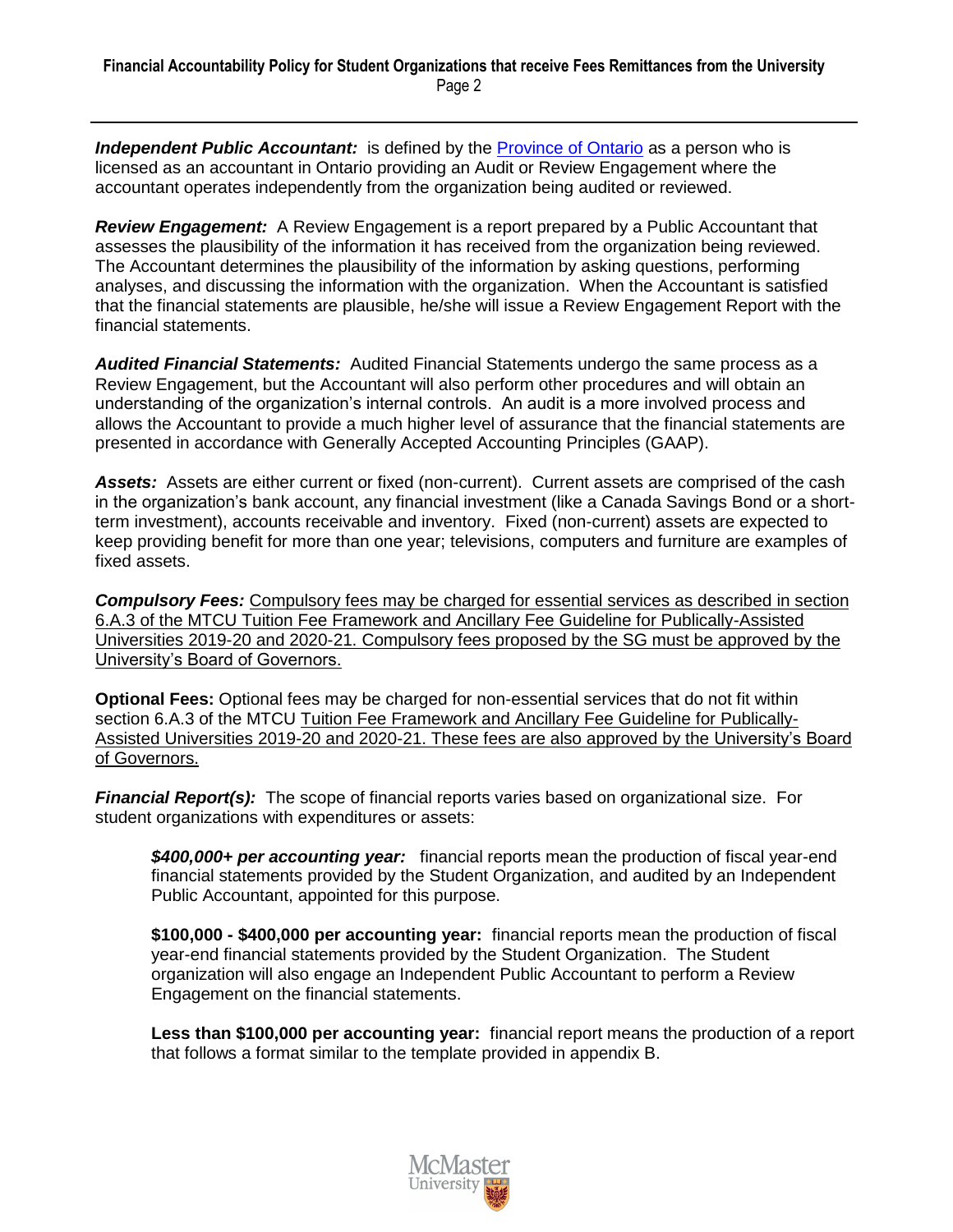# **Purpose**

This policy provides direction to independent student organizations regarding the expectations of the University when fees are collected on behalf of SG's and remitted to those organizations.

# **Scope**

This policy applies to:

- Student Groups that receive fees charged and collected by the university from students
- **For purposes of this Policy only, OPIRG and Engineers without Borders groups are included in this policy as they receive fee remittances from the university.**

*Appendix A: Student organizations subject to this policy* are listed in the Appendix. The appendix will be reviewed and updated periodically; however, being absent from the appendix does not exempt an organization from compliance with this policy.

Exceptions to this policy may be requested by a student organization, citing a clear rationale for the exception. Exceptions may be granted by the responsible University executive.

# **Policy**

## **Proposed Fee Increases / New Fee Requests**

Student Groups who wish to have an increase in fees or propose a new fee, must first be recognized by the University as a Student Group per the Policy on Student Groups. They must then submit a proposal to the Sr. Manager, Affiliates & Associations (or delegate) by the date set out by the University Fees Committee, and no later than January 31<sup>st</sup> of each year. Proposals will be considered for implementation for the following academic year. Fees will not be changed unless a proposal is made from the student organization.

## *Faculty Consultation*

If the Student organization is associated with a Faculty, consultation on the proposed change of fees with the faculty's Director of Administration and Finance is recommended.

## *Proposal Must Follow Protocol*

In order for a fee proposal to be considered, the student organization must demonstrate that it followed the agreed to process to seek internal approval, in accordance with the fee protocol and/or the student organization's by-laws.

## *Review and Approvals Process*

A proposal that meets the above criteria will be reviewed by, and if approved, referred to, the University's Fees Committee, Budget Committee and Planning and Resource Committee, before being recommended to the University's Board of Governors. If for any reason the fees are not approved by a particular committee, the SG will be asked for more additional information before the next meeting. If approved, the fees will be assessed on the students' accounts in the next academic year. If not approved the organization will have the right to bring an appeal to the Fees Committee and the Fees Committee's decision will be binding.

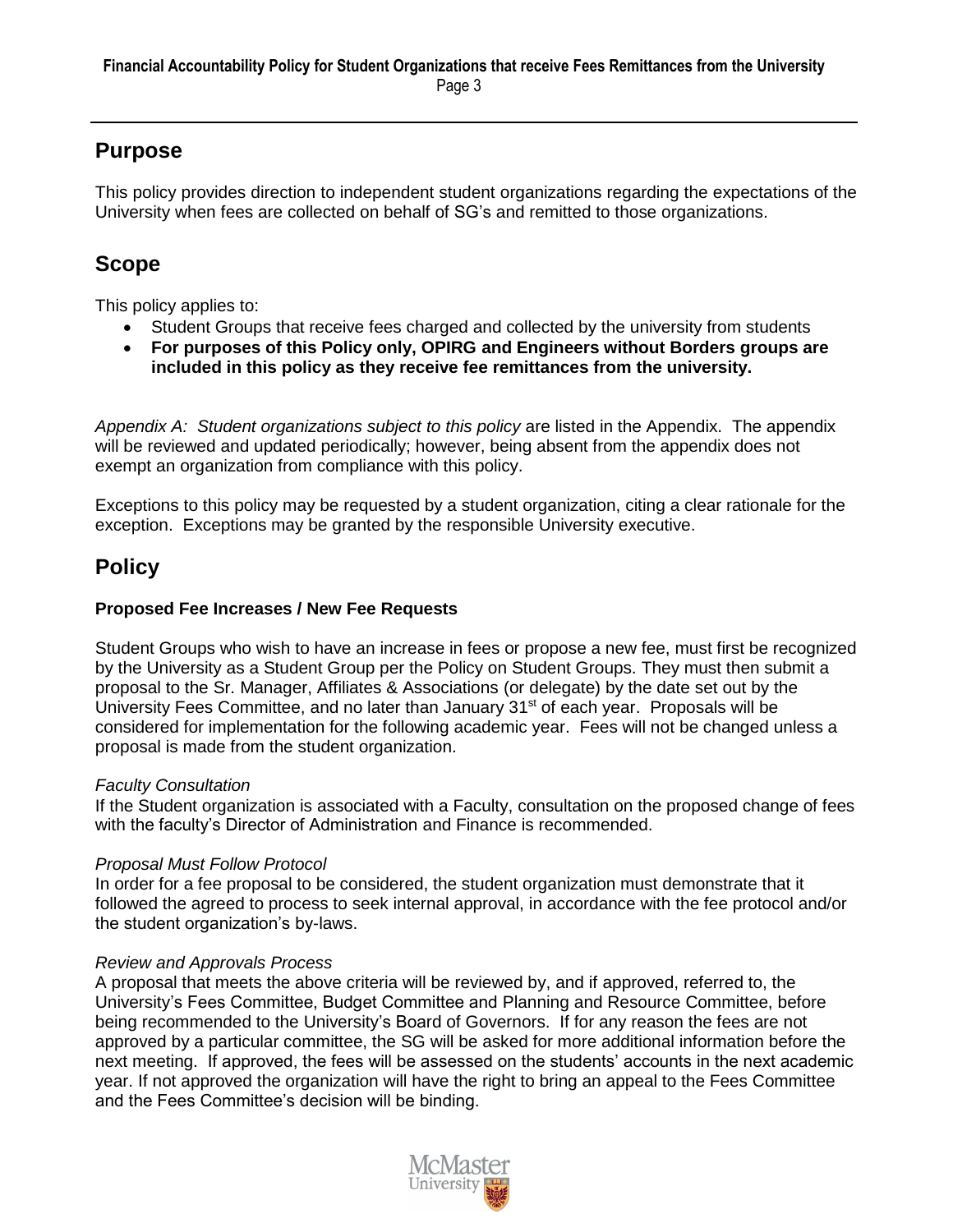#### **Financial Accountability Policy for Student Organizations that receive Fees Remittances from the University** Page 4



*Figure 1 - graphic representation of fee approval process*

### **Documents required prior to Fee Remittance**

Remittance of student organization fees will be within 2 weeks after the Student Organization has submitted the following documentation to the Sr. Manager, Business Development, University Affiliates & Associations (or designate):

- 1. A list of the officers and directors of the student organization, and; if the organization is provincially or federally incorporated, a copy of the corporate filing submitted to the provincial or federal government.
- 2. Contact information for each of the officers and directors of the student organization.
- 3. A budget, approved by the organization as provided in their by-laws or policies (an unapproved budget may be submitted at the discretion of the Sr. Manager, Affiliates & Associations).
	- 3.1. If the organization is collecting approved Compulsory Fees the following information must be provided within the budget:
		- Expected revenue for each individual Compulsory Fee the organization is collecting
		- An offsetting expense line for each Compulsory Fee showing that the expected revenue collected is equal to the expected expenses that relate to the Compulsory Fee
- 4. An original signed version of the student organization's financial report(s) for the prior accounting year, with confirmation that these reports have been posted on the organization's website.
	- 4.1. If the organization is collecting Compulsory Fees, the following information must be provided within their financial report:
		- Actual revenue for each individual Compulsory Fee
		- An offsetting expense line for each Compulsory Fee showing actual expenses that relate to the Compulsory Fee

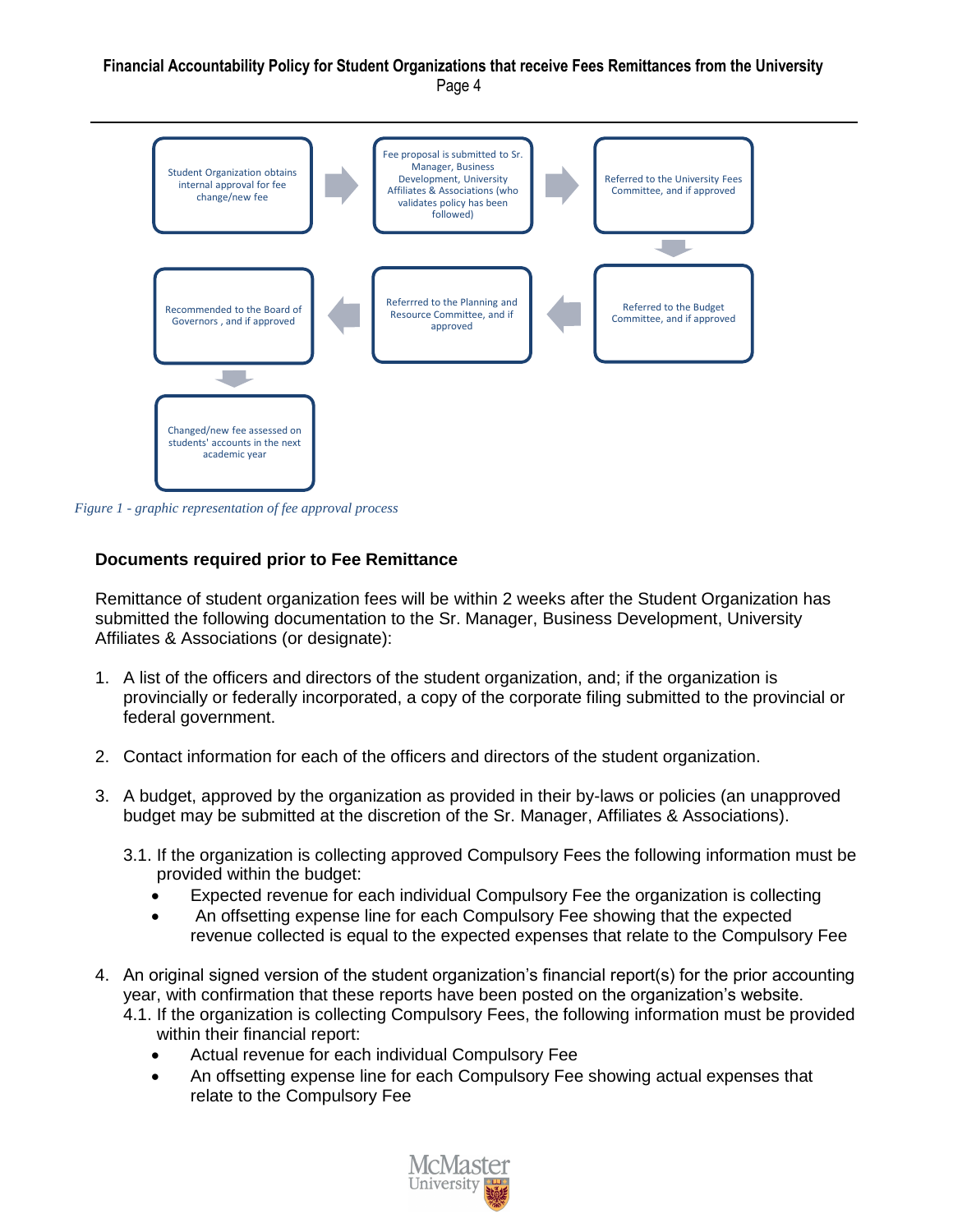• If revenue collected for an Compulsory Fee is greater than the actual expenses in a given year, the organization should submit a plan for how they would like to use the incremental money collected (e.g. lower the fee for the following year),

### **Fee remittance terms**

The University will prepare a cheque(s) in the student organization's name for the fee remittance. Student Organizations that maintain an account to purchase services from the University must be current on any account balances prior to remittance of fees. The University may require a deposit on account or may reduce the remittance by the value of any account balances outstanding at the time of transfer.

Unless there is a different signed agreement in place, the fee for collecting and remitting student organization fees is 1% of the total value of the fees collected, subject to a minimum \$100 charge. The fee will be deducted when fees are remitted.

# **Alignment with University Policies**

Student Groups shall adopt policies and practices that are consistent with University policies with respect to:

- Transparency in decision making
- Compensation practices
- Identification and management of conflicts of interest
- Gift and hospitality
- Expense and procurement processing

## **Additional obligation of SG's which fund clubs or other sub-organizations**

Student Groups that disburse funds to another entity (e.g. MSU club) must have procedures in place to ensure that the funds are utilized for their intended purposes.

### **Document retention, and appropriate bookkeeping and business practices**

Student Groups are required to:

- Keep all bank statements and receipts for all expenditures in accordance with provincial or federal government retention requirements or for at least seven years if the organization is unincorporated.
- Maintain current accounting of their expenditures and financial obligations, and not make expenditures that exceed their current assets.
- Maintain a list of the organization's assets, and current value of those assets. This list must be validated by visual inspection of all assets by both the outgoing and incoming organizational leadership teams. These lists are not required to be submitted to Finance. However, should be maintained in the case of an inspection by Internal Audit.

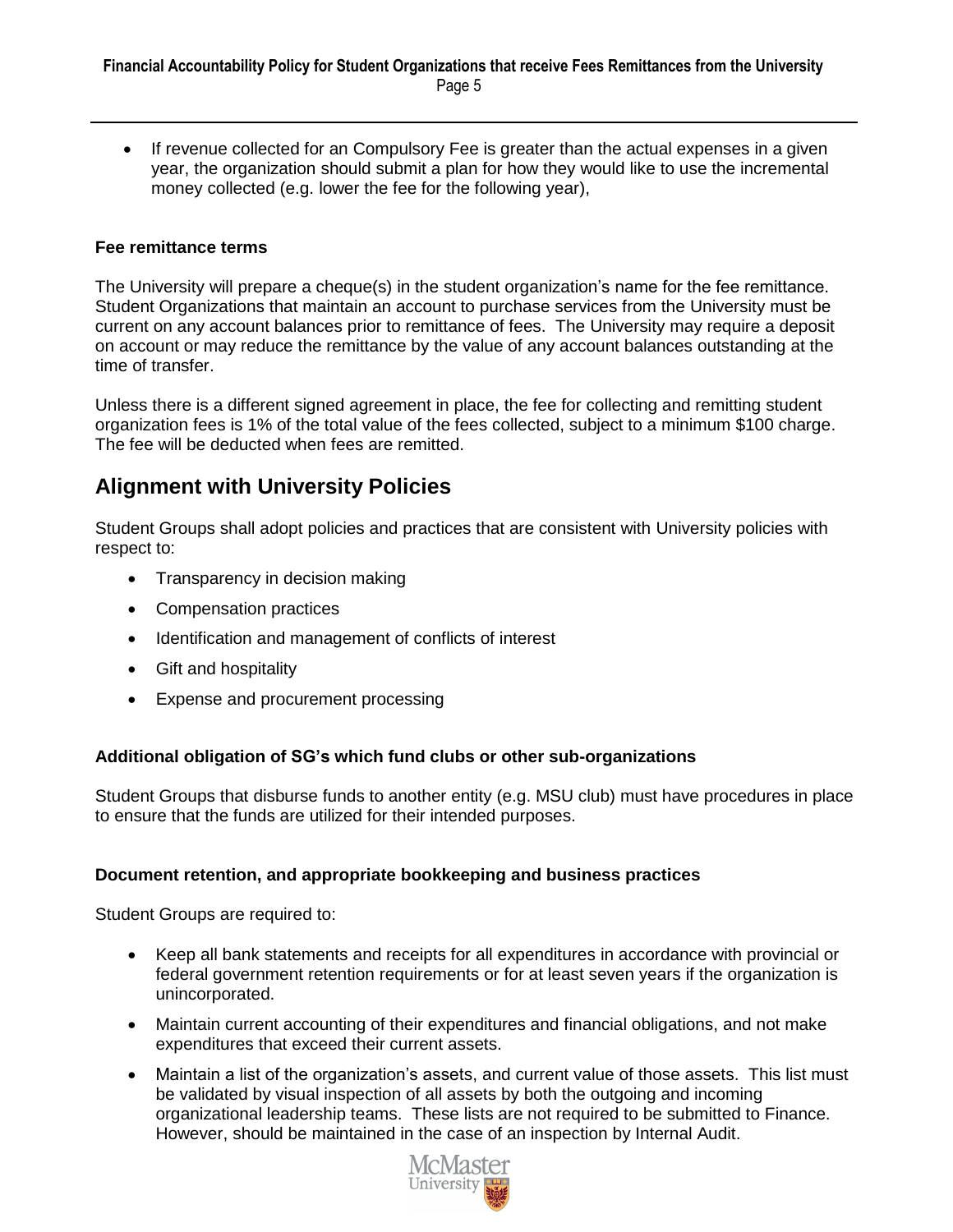- Operate within appropriate laws and regulations (e.g. issuance of T4s, T4As, and payment of HST if applicable).
- The organization will require that transactions requiring signing authority require the signatures of two of the organization's officers.
- Maintain organized records of all Student Waiver forms and financial records for a period of 7 years.

### **Internal Audit**

The University may, at its discretion, request that its Internal Auditors be allowed to review the organization's records to ensure compliance.

# **Breach of Terms**

### **Conditions deemed a breach**

If the University has reason to believe that a student organization is not operating in an open and accessible fashion, not following the terms of its constitution, by-laws, policies or agreements, is in breach of an agreement with the University, or is not conducting its financial affairs in accordance with this policy.

If suspected of financial impropriety, not operating in accordance with the University Policy on Recognition of Student Groups[:https://secretariat.mcmaster.ca/app/uploads/2019/02/Policy-on-](https://secretariat.mcmaster.ca/app/uploads/2019/02/Policy-on-Student-Groups-Recognition-Risk-Assessment-and-Event-Planning.pdf)[Student-Groups-Recognition-Risk-Assessment-and-Event-Planning.pdf](https://secretariat.mcmaster.ca/app/uploads/2019/02/Policy-on-Student-Groups-Recognition-Risk-Assessment-and-Event-Planning.pdf)

### **University issues Notice of Breach**

The AVP (Administration) & CFO or AVP (Students and Learning), as applicable, shall inform the student organization in writing:

- a) That they have reason to believe a breach of this policy has occurred.
- b) The type and nature of the breach
- c) What the student organization is required to do to either demonstrate that a breach has not occurred or to rectify the breach
- d) The timeline by which item (c) must be submitted to the University
- e) The consequences of failing to act in accordance with this notification.

### **Fees withheld pending investigation**

Until the responsible AVP is satisfied that the breach did not occur or has been satisfactorily resolved, fee remittances may be withheld and/or not collected. Once the SG has reasonably complied with the Notice of Breach, any sanctions imposed by the University will be lifted.

### **Related Procedures or Documents**

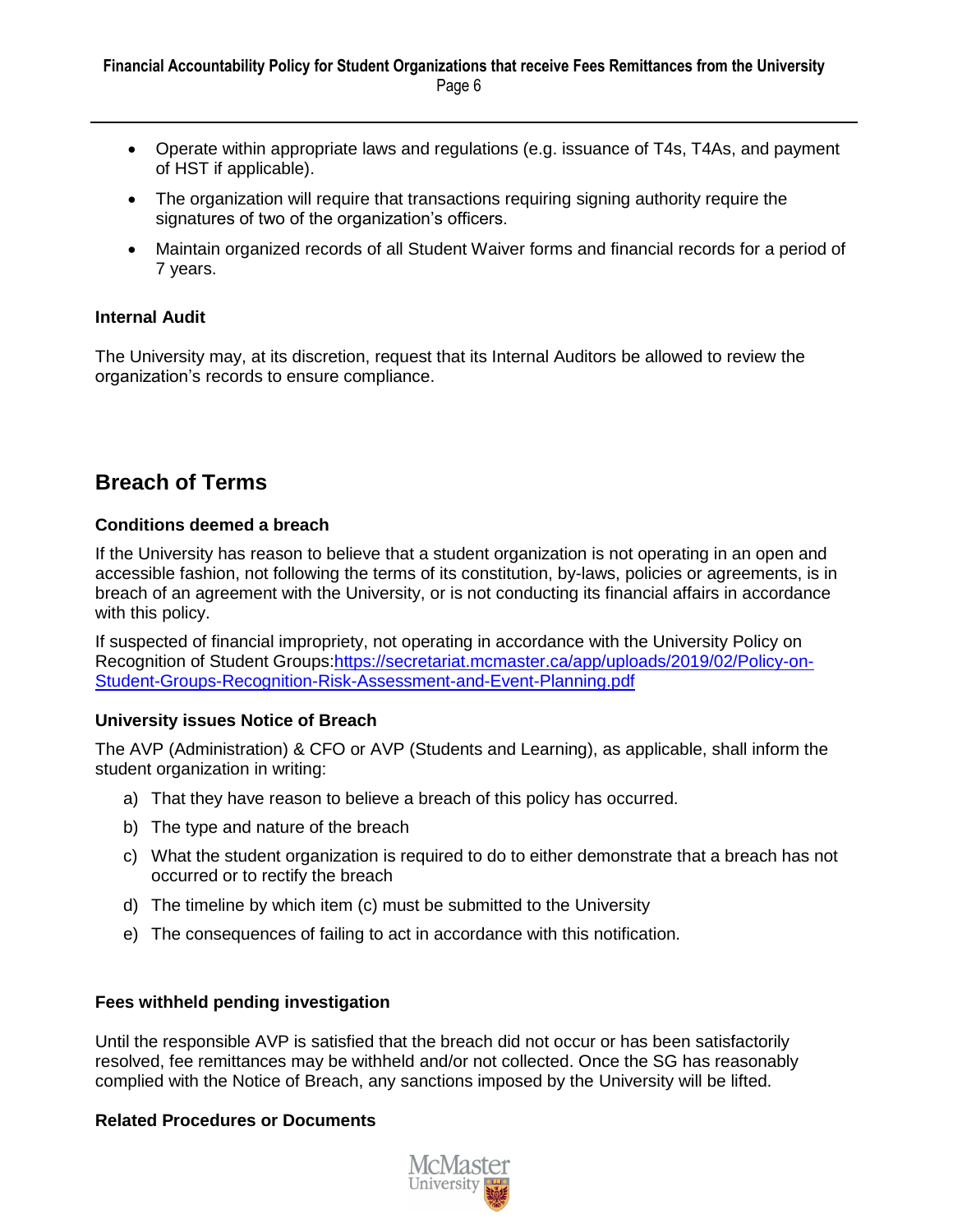Appendix A – List of Student Groups subject to this policy

Appendix B – Sample Financial Reporting Templates for student organizations with expenditures/assets under \$100,000

## **Appendix A – Student Groups subject to this policy**

| $\overline{2}$ | DeGroote Commerce Society - McMaster                     |  |
|----------------|----------------------------------------------------------|--|
| 3              | DeGroote MBA Association (MBA)                           |  |
| 4              | Engineers without Borders - McMaster                     |  |
| 5              | Grad Students Assoc. (GSA)                               |  |
| 6              | McMaster Association of Part-time Students (MAPS)        |  |
| $\overline{7}$ | <b>McMaster Engineering Society</b>                      |  |
| 8              | <b>McMaster Humanities Society</b>                       |  |
| 9              | Biomedical Discovery and Commercialization Society (BDC) |  |
| 10             | <b>McMaster Medical Students Council</b>                 |  |
| 11             | <b>McMaster Science Society</b>                          |  |
| 12             | <b>McMaster Social Science Society</b>                   |  |
| 13             | <b>McMaster Student Union</b>                            |  |
| 14             | McMaster Student Midwifery Collective                    |  |
| 15             | McMaster Undergraduate Nursing Society (MUNSS)           |  |
| 16             | Ontario Public Interest Research Group (OPIRG)           |  |
| 17             | Society of Arts and Science                              |  |